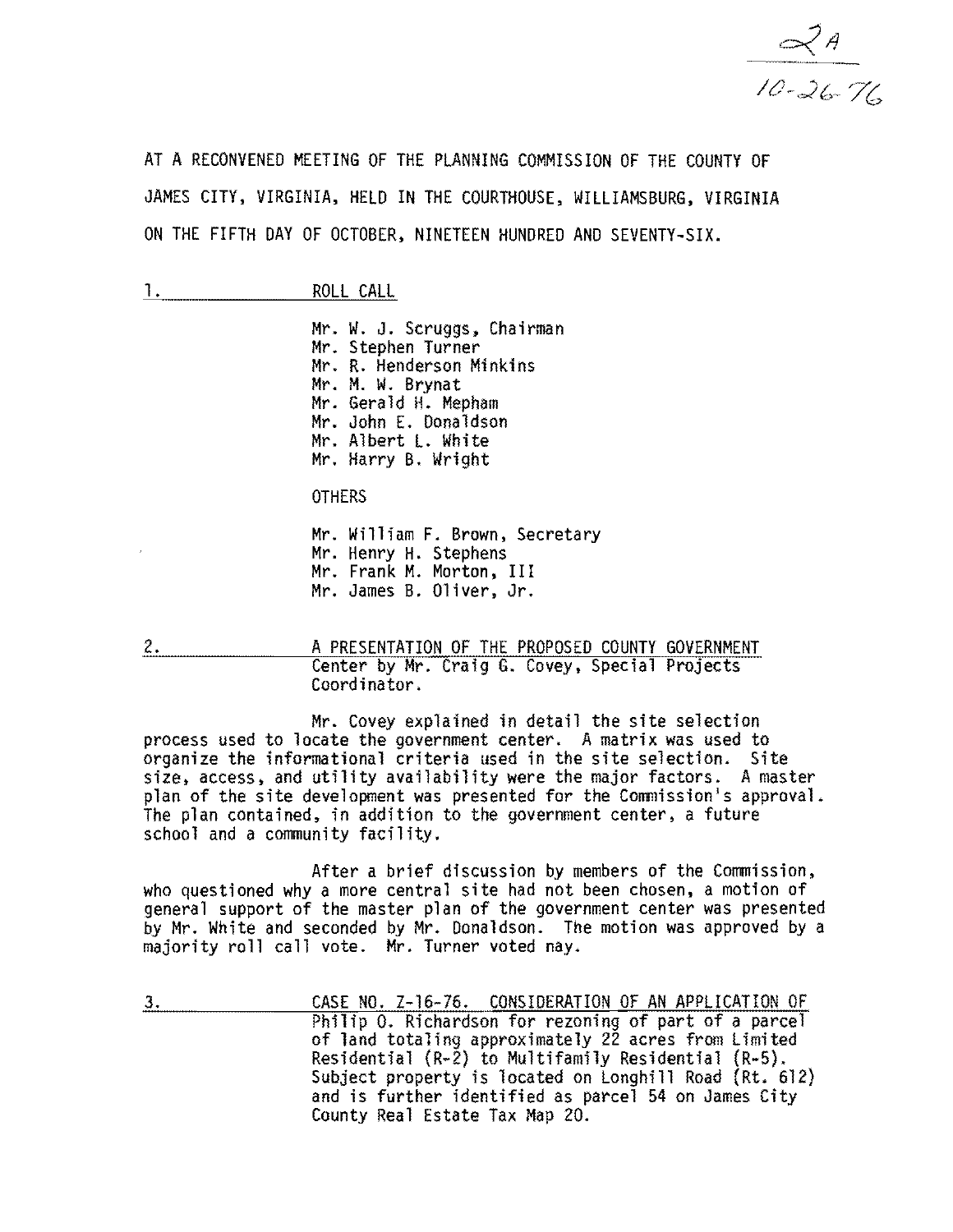Mr. Mepham reported to the Commission that the prelimi-<br>nary site plan for this property had been reviewed and was, in general, acceptable. Mr. Donaldson was concerned by large number of apartment developments which were contemplated in the County. However, this particular development was in compliance with the Comprehensive Plan and thus he felt he must support the rezoning.

Upon a motion by Mr. Mepham, seconded by Mr. Bryant,<br>the Commission unanimously recommended to the Board of Supervisors that this rezoning be approved.

4. CASE NO. Z-13-76. CONSIDERATION OF AN APPLICATION OF Charles T. Lewis for rezoning of several parcels of land totaling 14.31 acres from Residential Limited {R-2} to Multifamily Residential (R-5). Subject property is located on Longhi1l Road (Rt. 612) and is further identified as parcels 4B, 4C and (2) 7 on James City County Real Estate Tax Map 20.

Mr. Scruggs notified the Commission that a letter had been received from the applicant,Mr. C. T. Lewis,requesting his case be tabled for 30 days.

Upon a motion by Mr. White, seconded by Mr. Mepham, Case No. Z-13-76 was tabled until the regular October meeting of the Planning Commision.

5. CASE NO. SUP-4-76. CONSIDERATION OF AN APPLICATION OF Agrotec, Incorporated for a Special Use Permit to operate a cattle feeding facility on Jockey's Neck Farm. The property is owned by Walter C. Cottrell, Jr. The property is zoned Limited Agriculture A-2 and is identified as parcels 38 and 42 on James City County Real Estate Tax Map 32.

Upon a motion by Mr. Mepham, seconded by Mr. Turner, the following motion was approved.

> "The Planning Commission tentatively recommends that the Board of Supervisors approve SUP-4-76 to allow Agrotec, Inc. to construct a cattle feeding facility on Jockey's Neck Farm as stipulated. Further:

- 1. That this is a complicated case which has the potential of offering great benefit to the County as well as the possibility of problems for adjoining property owners; and
- 2. That the Board of Supervisors designate three individuals to be sent at County expense to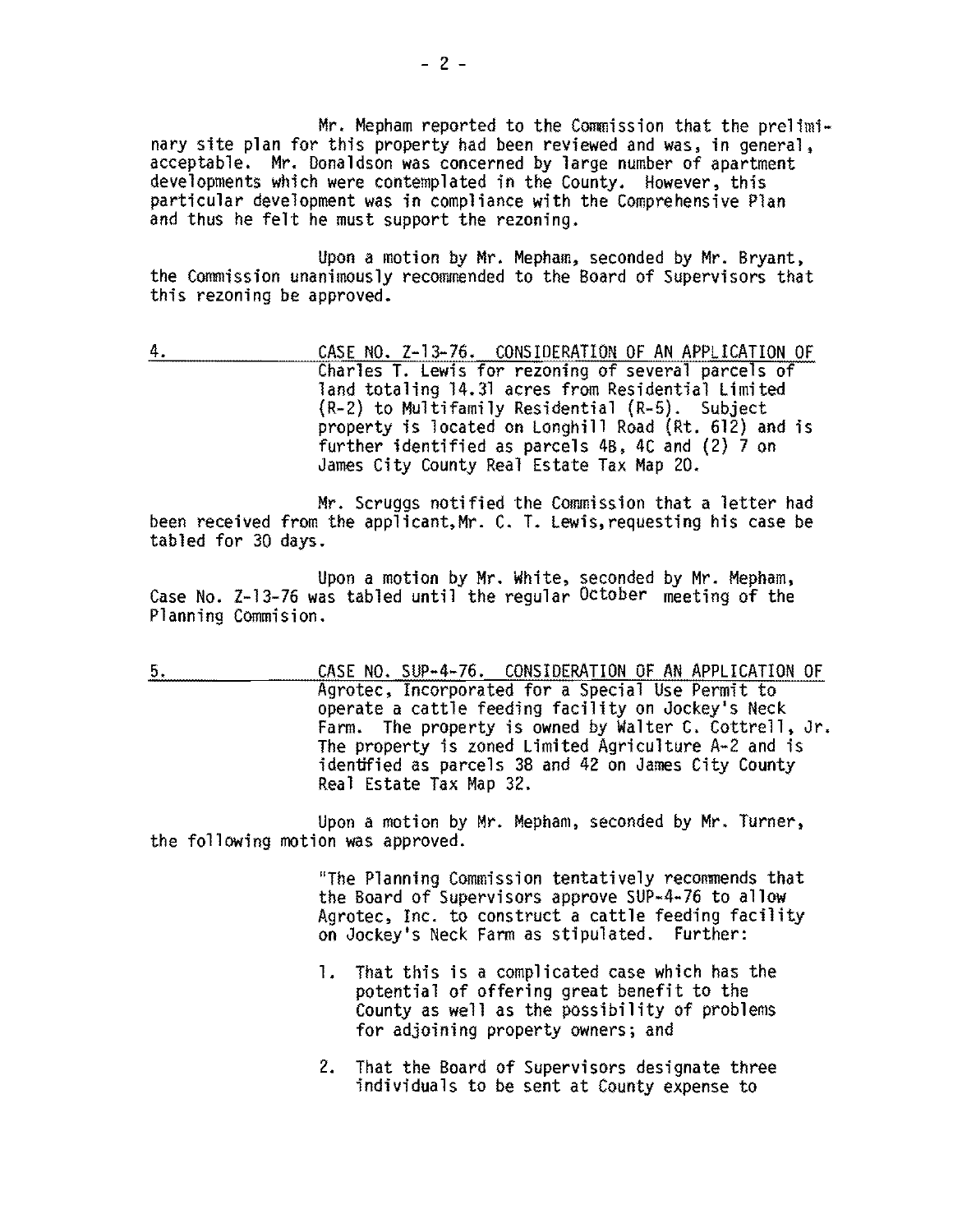closely examine the facility that is most similar to this proposal elsewhere in the United States; and

- 3. That this delegation is to report their findings at the Board of Supervisors Public Hearing on this case; and
- 4. That this meeting should be a joint meeting of the Board of Supervisors and Planning Commission, at which time the Commission shall make its final recommendations."

Mr. White abstained because of personal involvement.

6. CASE NO. Z-15-76. CONSIDERATION OF AN ORDINANCE TO AMEND Chapter 20, Zoning, of the Code of the County of James City, Article IV, Districts: Division 2, Agricultural, General District, A-l.

Upon a motion by Mr. White, seconded by Mr. Minkins, the amendments were approved as presented.

7. CASE NO. Z-15-76. CONSIDERATION OF AN ORDINANCE TO AMEND Chapter 20, Zoning, of the Code of the County of James City, Article IV, Districts: Division 3, Agricultural, Limited, District, A-2.

Upon a motion by Mr. Wright, seconded by Mr. Bryant, the amendments were approved as presented.

8. CONSIDERATION OF A RESOLUTION OF APPRECIATION TO INA M. Friedman.

Upon a motion by Mr. Scruggs, seconded by Mr. Minkins, the "Resolution of Appreciation" was approved unanimously.

- 9. HIGHWAY MATTERS. STAFF REPORTS ON ROUTE 60 EAST.
	- A. Illumination of Route 60 East
	- B. Intersection of Route 60 and Grove Heights Avenue
	- C. Status Report on Signalization Rt. 60 East

Mr. Minkins re-emphasized his concern about the lack of street lighting on Rt. 60 East. He stated that he is extremely concerned about the public's safety on this highway.

Both Mr. Mepham and Mr. White expressed concern about